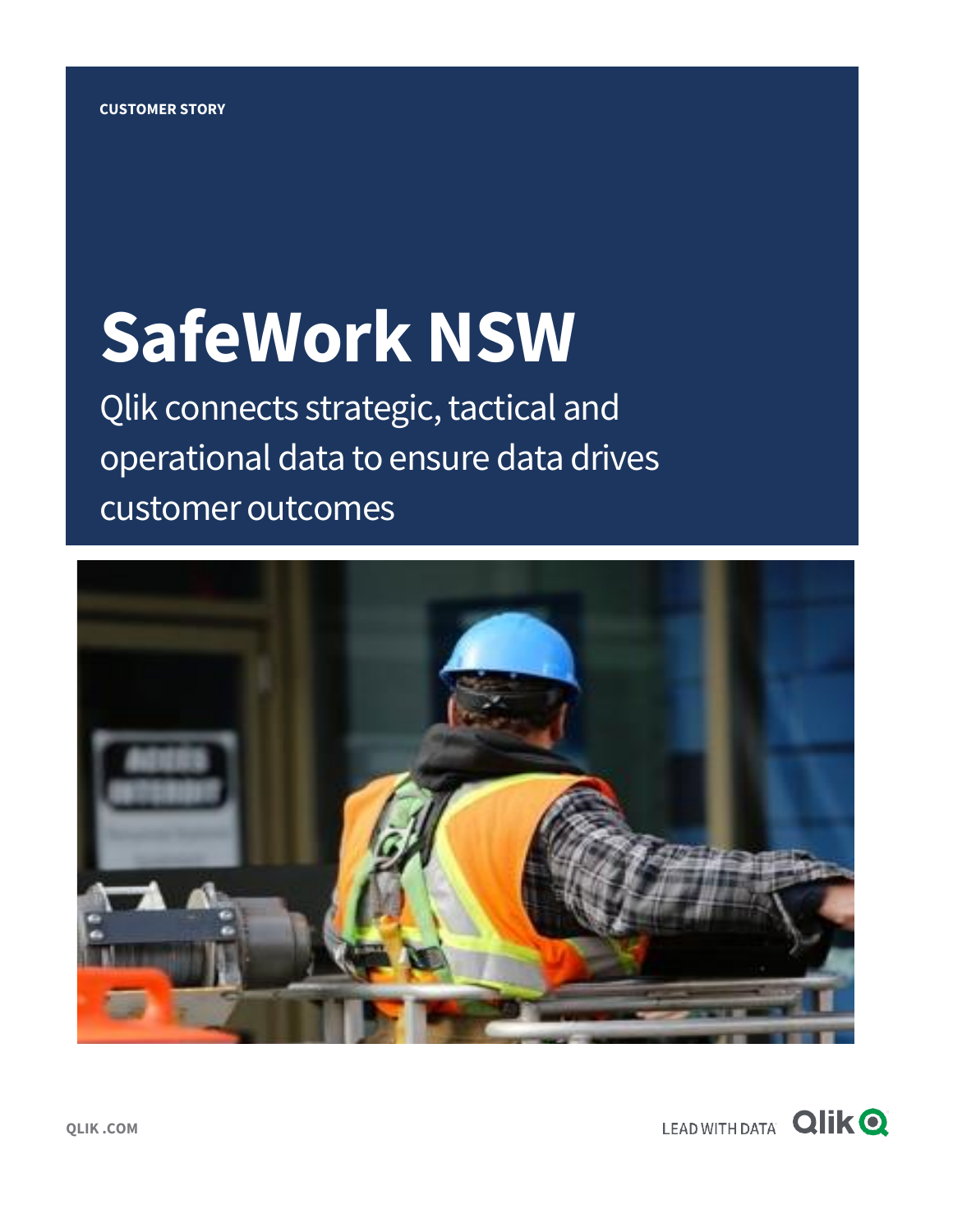# **Qlik O**



# **CUSTOMER STORY**

*– By Rachel Groococh, Principal Business Analyst, SafeWork NSW*

SafeWork NSW is the NSW Government workplace health and safety regulator. At SafeWork, our focus is on harm prevention as well as improving the overall safety cultures in NSW workplaces. Our Roadmap for NSW 2022 sets out a six-year strategy targeting high risk industries, harms and vulnerable worker groups to prevent fatalities, serious injuries and illnesses.

As part of our regulatory work, we offer free advice on improving workplace health and safety, provide licensing for dangerous work, testing services and investigating workplace incidents to ensure compliance. When necessary, we enforce the work health and safety laws and practices in NSW, Australia.

SafeWork has around 500 staff – 300 of whom are front-line inspectors delivering services to about 780,000 workplaces and 4 million workers. It's a lot to cover and as a regulator we have to work smart and hard to deliver important information across the state about managing risks as well as ensure safety practices and standards are maintained.

The challenge SafeWork faced was that its systems and reporting were very limited. Yes, there were hundreds of reports available – but they were compiled manually, provided limited insights and were often not well-utilized or trusted.

We've been using Qlik Sense to transform that – to create a platform to align the business operationally, tactically and strategically – and always with the goal of keeping workers safe.

# **The importance of 'managing by facts'**

As part of making sure we are delivering our services well and in the right places, three years ago, I was brought onboard to research and commence a stock-take of business reporting activities, the data capture systems and business measures, with the aim of understanding what was required to drive and achieve an exemplar state.

The review found over 700 reports, most of which were produced manually, incurring large labor costs and providing limited insights. Further, there were 26 data sources which

# **Solution Overview**

**Customer Name**

SafeWork NSW

**Industry**

Public Sector

**Geography**

Australia

#### **Challenges**

- Needed to analyze all the interdependencies in 26 different data sources
- Enable a line-of-sight from Operational activity to Strategic outcomes
- Address the data culture and develop business data literacy

#### **Solution**

• Introduced Qlik Sense and Qlik NPrinting

#### **Results**

- Reduced 700+ reports down to a suite of 9 analytical apps - completed balanced a scorecard in 9 months
- Rationalized and transformed data sources from 26 to 12
- Ability to monitor, drive and quantify operational and strategic success within SafeWork NSW – 13% increase of GOS achieved in the first 3 months
- Substantial increases in report usage Since the introduction of NPrinting Reporting, Qlik App usage has grown by 92%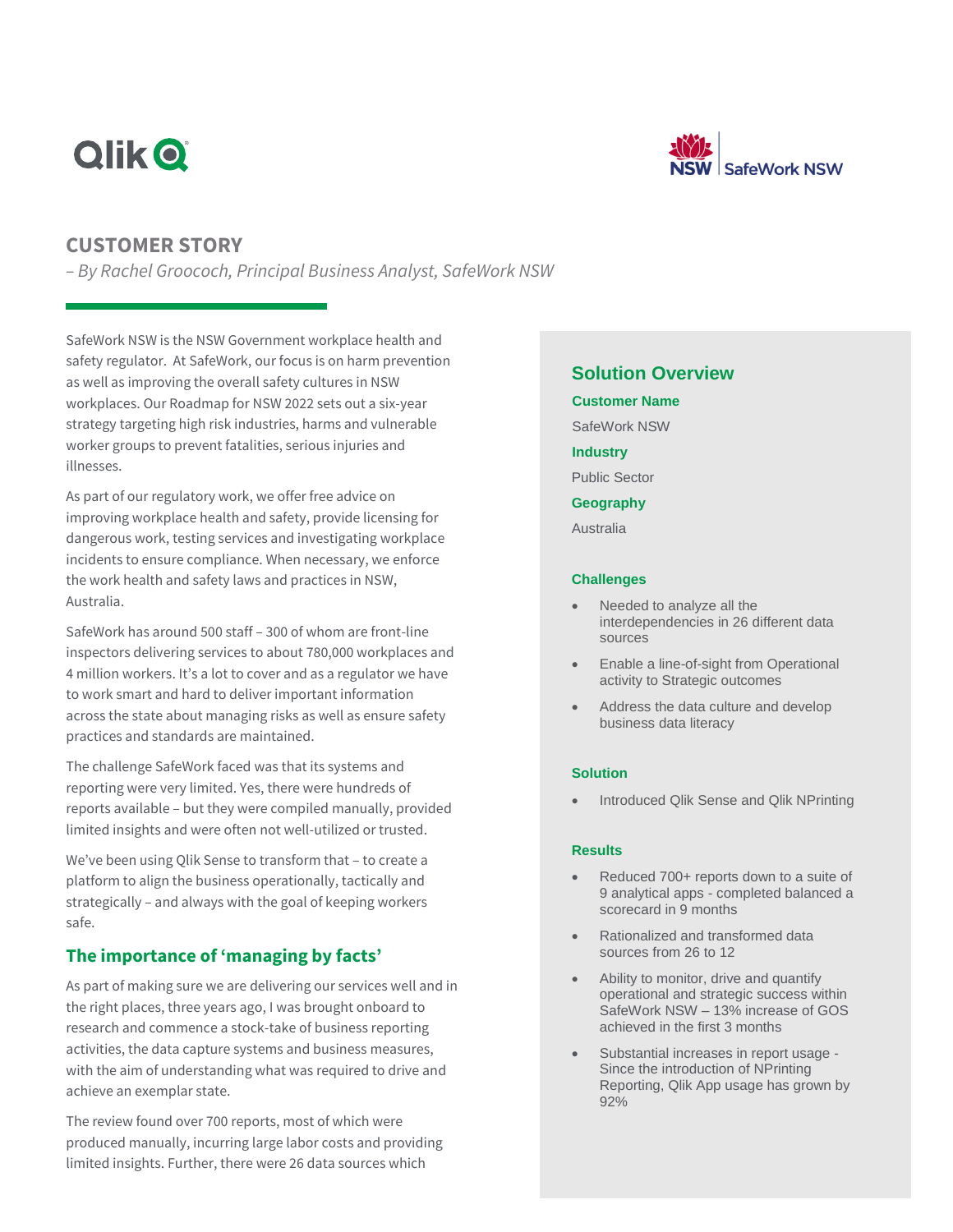needed to be consolidated, with timeliness and consistency of this data also a problem.

As can be expected, in the absence of good data, managers would base their decisions on 'gut feel', or from only having spoken to a few stakeholders. This management by 'perception' rather than 'facts' was impacting good business decision-making and outcomes.

The limited 'line of sight' had a downstream effect on the data visibility and engagement of operational staff. Staff going about their daily tasks couldn't see how they contributed to our strategic goals, they couldn't understand how their effort contributed to outcomes. With burdensome processes, as well as poor data visibility and value, resentment towards reporting had set in. It was time for a rethink.

The first step was to determine exactly what reporting was required by the regulator and then make it easier. We reached out to our industry leads nationally, and also looked at some international jurisdictions for examples of best practice. We then overlaid this against the stock-take to develop a plan of action.

We knew one thing, we didn't want a plain vanilla business intelligence system – we wanted an intelligent, data fueled solution that would drive strategic success. Now we just had to build it.

# **Tackling the right problem from day one**

There's a great quote from American mathematician John Tukey, "An approximate answer to the right problem is worth a good deal more than an exact answer to an approximate solution."

This is important because like many organizations, we were working with imperfect, occasionally narrow and incomplete data. But as long as we focused our energy on making it easy to answer the 'right problems', the business would begin to achieve its goals.

We started off by ensuring we had a solid reporting framework and implemented a balanced scorecard at the operational level against critical areas of business performance. We focused on transforming and producing insights which would benefit our customers and strategic goals. At the tactical level, we started looking at our reach and portfolio measures. We also ensured governance committees were established to oversee decision-making and prioritization of issues arising from operations through to strategic levels.

## **Steady progress from a simple start**

When we looked under the hood, we found 26 different data sources that we needed to transform and produce insights from. When we approached our ICT department and asked them what it would take to develop the balanced scorecard, we were quoted "\$1 million and 2 years". The business didn't have that kind of budget or time on their hands.

We shopped around and found Qlik. After a quick and smooth set-up, we rationalized our imperfect data sources down to 12 and in nine months, delivered a balanced scorecard at a cost of \$340,000.

What proved most important during the process, was to develop this whilst always keeping the end user in mind. I was really excited by Qlik and all the possibilities (heatmaps, data mining etc.) – but it wasn't where the business was at the time. In phase 1, they needed simple visualizations and data sets.

Once the basics were covered, *then* we could further develop the platform to provide more complex data and insights, such as capacity and forecasting, as well as portfolio project mapping and management.

To produce this, we needed to tackle functionality reviews, workflow development, address multiple work processes, as well as perform data cleansing. Despite the complexity in the background, we've been able to bring all this together with simple analytical visualizations and it's all done with Qlik.

## **Solving the people puzzle**

To really extract value from the work that we were doing, we needed to get people comfortable with Qlik.

At the beginning, there was definitely some resistance. People were hesitant to touch the technology and there was even some disbelief in the accuracy of certain data, as it contradicts long-term perceptions that had been held.